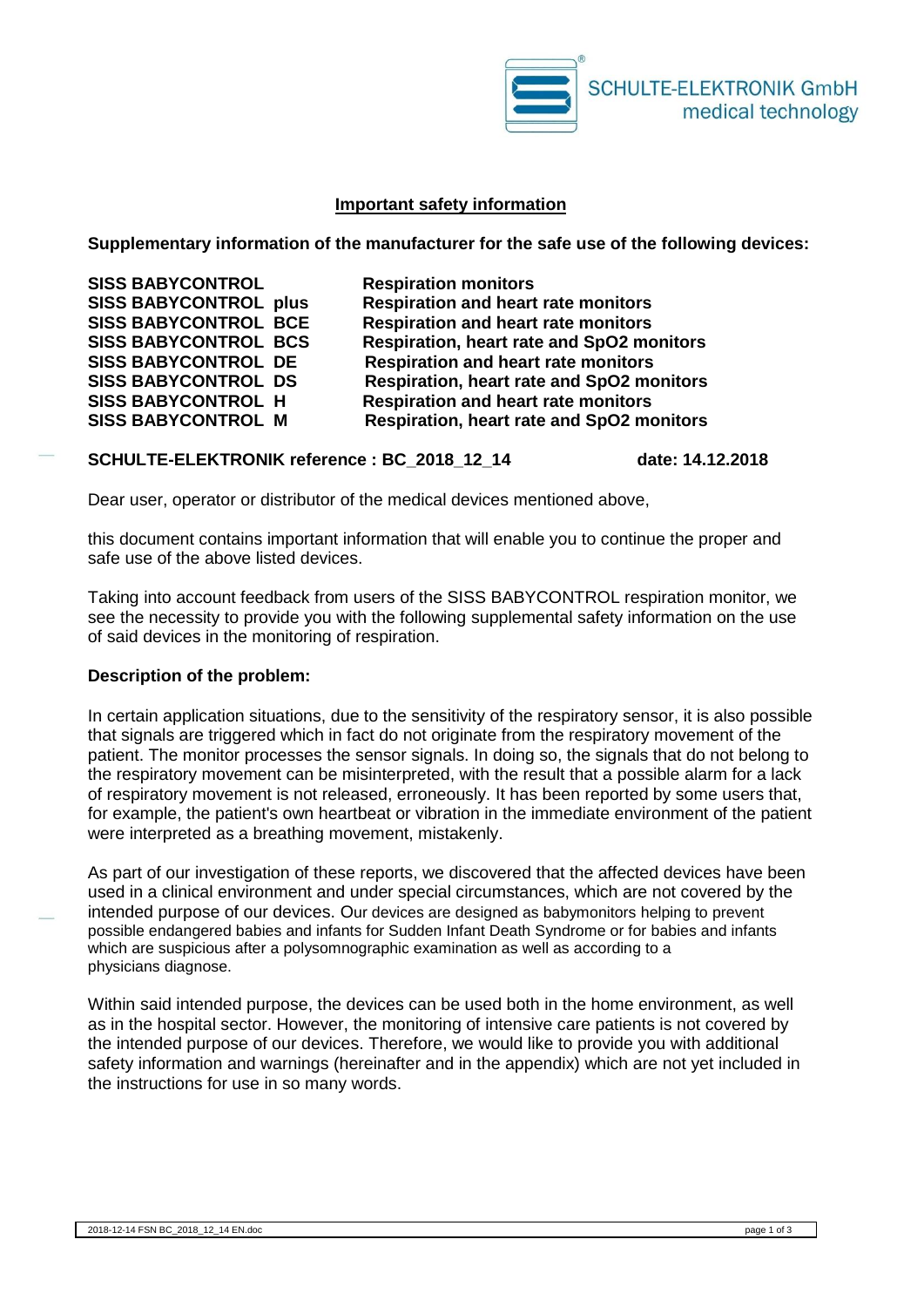

# **Possible risks:**

When the breathing monitoring function of the devices is used an alarm is set off, if no respiratory movement is detected in a defined period. In certain situations, this alarm may not be set off since the device interprets external movements erroneously as breathing movements of the patient.

### **Recommended action:**

Please respect the additional instructions we have added as following:

# **WARNINGS**

The device is not suitable for:

- Monitoring premature babies with a current weight of less than 1,500 grams
- Monitoring of babies and infants who do not (yet) have independent breathing
- Monitoring of intubated babies and infants
- Postoperative monitoring of babies and infants
- Monitoring premature babies or babies in incubators when the electrical components of the incubator interfere with the functioning of the device

The respiratory sensor must be placed in the abdominal area of the patient in accordance with the instructions for use. It must be ensured that the detected signal is a respiratory signal. The basic requirement for this is that the sensor is fixed firmly on the skin by use of tape. Sensitive and inflamed areas of the skin should be avoided. Therefore, the use of the device may be limited for patients with sensitive skin. An effective strain relief of the sensor cable is to be made by use of tape.

## **Safety note:**

The proper functioning of the device and in particular the sensitivity of the respiration detection can only be determined with the appropriate test devices of the manufacturer. Other means of testing may lead to misinterpretations

## **Measures to be taken by the recipients:**

Please keep a copy of this letter and the appendix **"Supplement to the instructions for use - New safety instructions and warnings"** and add them to the instructions for use.

#### **Passing on of information:**

For specialist distributors:

You are required to forward a copy of this letter as well as the appendix "Supplement to the instructions for use - New safety instructions and warnings" to all customers and to document the successful transfer. Alternatively, you can provide us with the relevant customer information so that we can arrange the forwarding of the information mentioned.